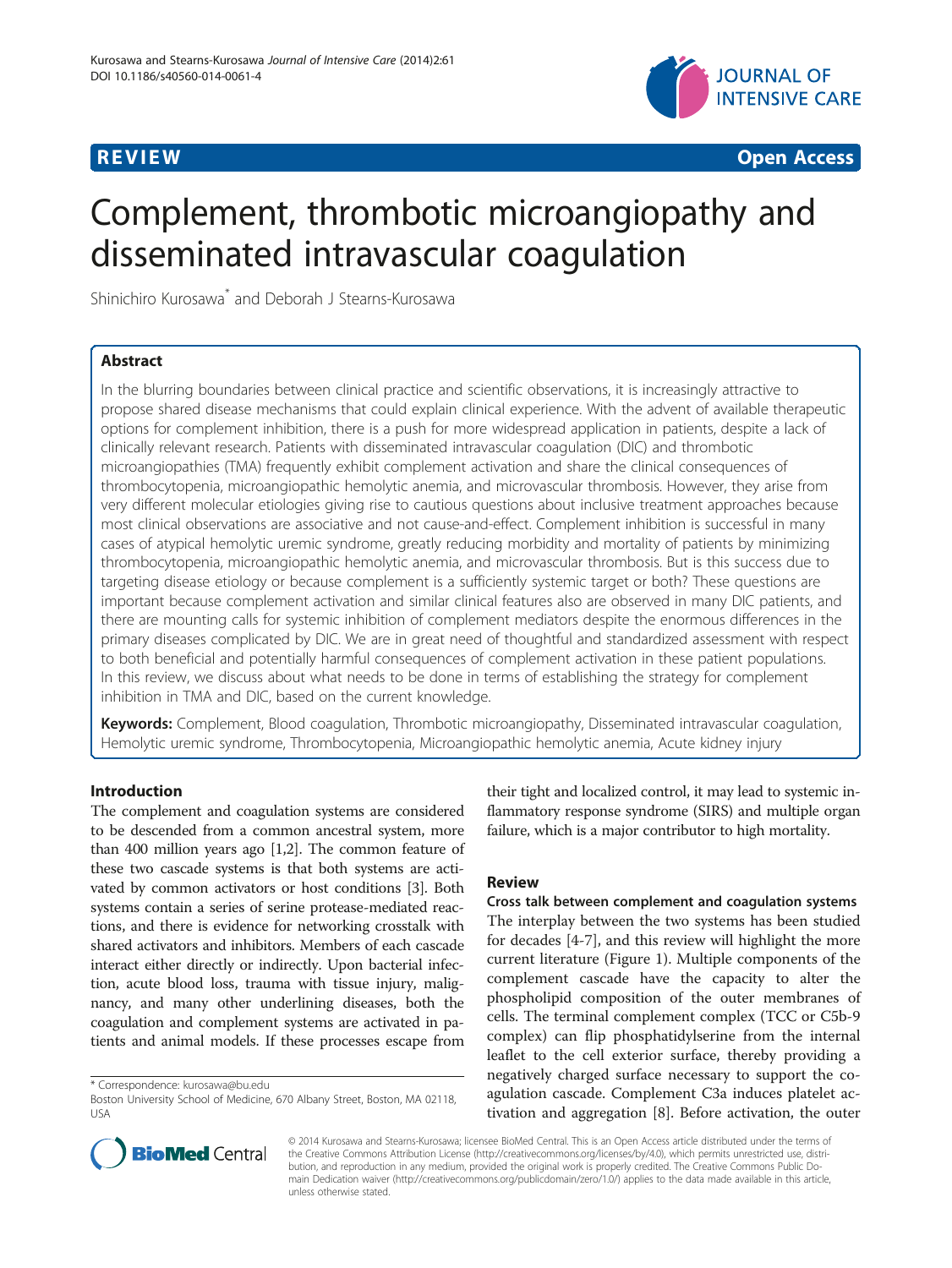<span id="page-1-0"></span>

leaflets of cell and platelet membranes normally do not contain negatively charged phospholipids, whereas abundant phosphatidylserine becomes available after activation and these surfaces support coagulation. Cell activation will also release granular contents, which generally enhance pro-coagulant responses, and release of microparticles will provide extra surfaces for clot formation.

Binding of C1q to platelets induces the expression of integrins and P-selectin [\[9](#page-6-0)]. The platelet and C1q interaction seemed to be more complicated than just moderate and transient upregulation of P-selectin. Pre-incubation of platelets with C1q, on the other hand, will diminish

collagen-induced upregulation of P-selectin, but the pre-incubation is reported to potentiate the collagenprovoked production of reactive oxygen species. This paradoxical C1q modulation of platelet that is observed in vitro may play a significant role in the pathogenesis of many complement diseases, given that the role of platelet not only resides in hemostasis but platelet also interact with white blood cells and modulate immune and inflammatory reactions.

On endothelial cells, complement effectors will change the cell properties from anti-coagulant to procoagulant. Complement C5a can induce/increase tissue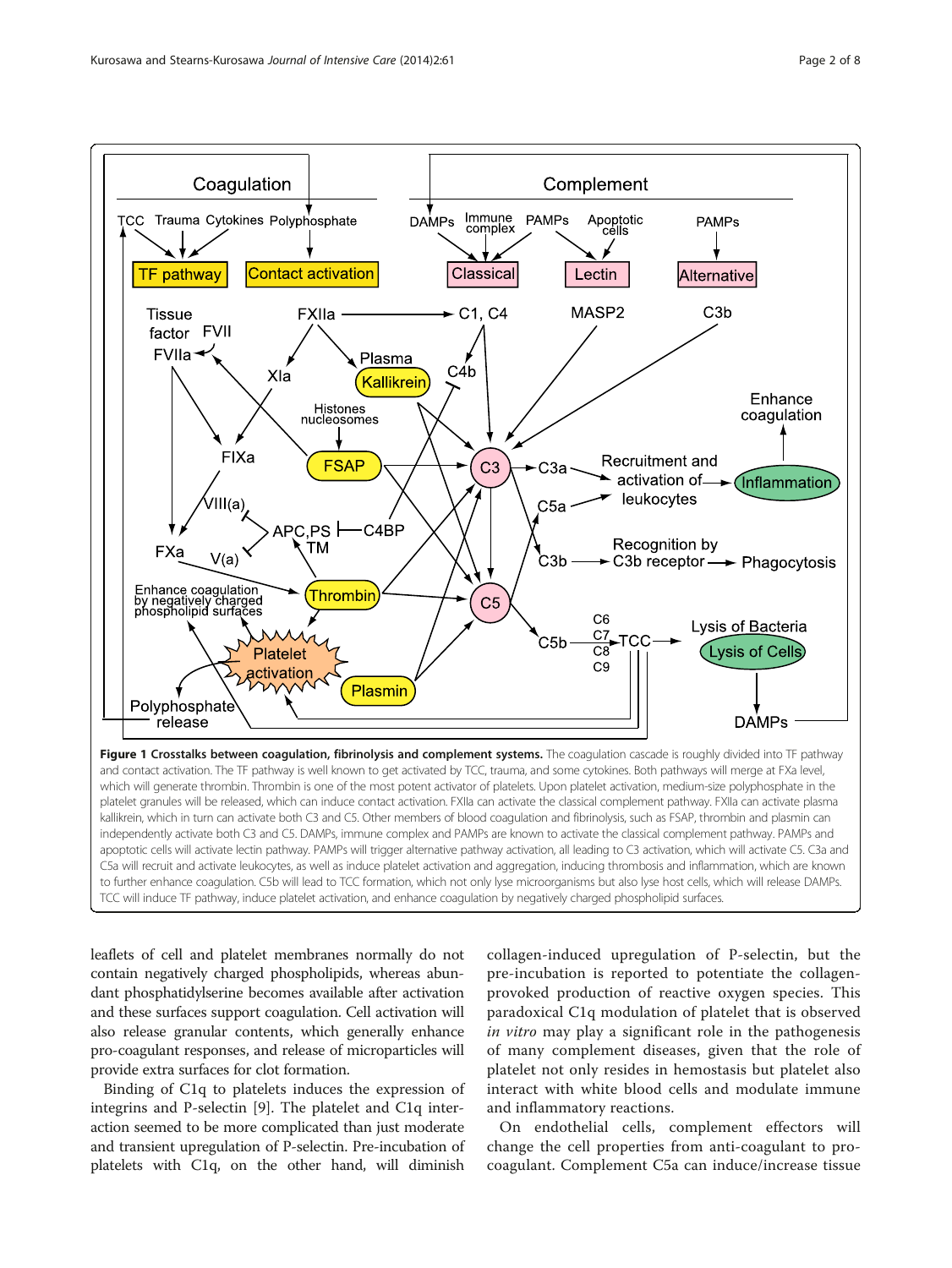factor expression in various cell types, including endothelial cells [\[10](#page-6-0)], and TCC or C1q will upregulate several adhesion molecules.

Thrombin, the end-product of the coagulation cascade, has considerable capacity to accelerate activation of both pathways by forming positive feedback loops. Thrombin generates C5a, a powerful anaphylatoxin, in C3 null mice lacking C3 convertase [[11](#page-6-0)], and C5a induces tissue factor activity on human umbilical vein endothelial cells. Similarly, immunoblockade of C5 activation reduces microparticle-associated tissue factor activity and antigen as a consequence of Neisseria meningitides, the cause of bacterial meningitis [\[12](#page-6-0)]. Activation of complement was shown to decrypt encrypted tissue factor [[13](#page-6-0)]. Activation of platelets will induce its granular release. One of the most abundant substances is polyphosphate. Platelet polyphosphate is much shorter than microbial long-chain polyphosphate, and platelet polyphosphate is demonstrated to exert contact activation of blood coagulation [\[14](#page-6-0)].

Kallikrein and factor XIIa can cleave complement components. Plasmin, the most powerful serine protease of the fibrinolytic system, was also shown to be capable of cleaving both C3 and C5, and the cleavage products are biologically active [[15](#page-6-0)].

Factor VII-activating protease (FSAP), also known as plasma hyaluronan binding protein, is a circulating serine protease believed to activate blood coagulation factor VII and single-chain pro-urokinase [\[16](#page-6-0)], although activation of factor VII is questioned [[17](#page-6-0)]. FSAP zymogen is notoriously unstable and can be activated by histones and nucleosomes arising from necrotic or apoptotic cells. Trauma patients have high levels of these circulating damage-associated molecular pattern (DAMPs) molecules, and FSAP is activated in patients with multiple traumas [\[18](#page-6-0)]. Complement proteins form complexes with FSAP and FSAP can cleave C3 and C5 to generate the C3a and C5a anaphylatoxins [\[15\]](#page-6-0).

In addition to the direct molecular links between the coagulation and complement systems, both systems are intimately linked to inflammation. Activation of the complement and coagulation systems is capable of independently augmenting inflammatory responses, which in turn can potentiate both complement and coagulation activation. Endothelial cells play major roles in inflammation, including endothelial cell activation and injury/ dysfunction. Given the abundant cross talk between coagulation and complement systems, it seems unlikely that one will be activated without the other. The expectation is that complement will be activated in almost all thrombotic disorders, including DIC and TMA, both of which can develop with thrombocytopenia, microangiopathic hemolytic anemia, and microvascular thrombosis. Thus, some groups of experts in the field place DIC in

the list of TMA in a broader sense. However, in this article, DIC will be considered to be distinct from the TMAs and will be included in the list of differential diagnoses because most cases are distinguishable based on clinical presentation and laboratory findings (Figure 2). However, as occurs many times in clinical practice, these grouping designations still present a challenge in a small number of patients, especially in the presence of overlapping clinical features.

#### Thrombotic microangiopathy

TMA involves several distinct etiologic pathological processes, but with shared clinical features that include thrombocytopenia, microangiopathic hemolytic anemia, and microvascular thrombosis, leading to end-organ ischemia, infarction, and dysfunction. The most common TMA is due to hemolytic uremic syndrome (HUS), caused by Shiga toxin (Stx)-producing enterohemorrhagic Escherichia coli (EHEC). Infection with this toxigenic intestinal pathogen is a leading cause of acute renal failure in otherwise healthy children. EHEC can produce two Shiga-like exotoxins, Stx1 and Stx2, which are primary virulence factors causing organ injury [\[19\]](#page-6-0). These are ribosomeinactivating toxins, named after Dr. Kiyoshi Shiga, a pioneering clinical microbiologist born in Sendai, who made the landmark discovery at the turn of the 20th century that "toxic factors" from Shigella dysenteriae cause the clinical manifestations of bacillary dysentery (sekiri) [\[20\]](#page-6-0). Shiga



Figure 2 Venn diagram of thrombotic microangiopathy and disseminated intravascular coagulation. As described in the text, the authors used the term "TMA", which excludes DIC. The most popular thrombotic microangiopathy is HUS, which involves Shiga toxin. Atypical HUS is caused by chronic, uncontrolled, and excessive activation of complement-inducing platelet activation, endothelial injury, white cell recruitment, and activation, leading to TMA. Most cases of TTP arise from inhibition of the enzyme ADAMTS13, a metalloprotease responsible for cleaving large multimers of von Willebrand factor. A rare form of TTP is caused by genetically inherited dysfunction of ADAMTS13. This form is called Upshaw-Schülman syndrome. DIC is not a distinct disease entity. It occurs as a secondary complication of many different disorders, including sepsis, trauma, cancer, obstetric complications, and others.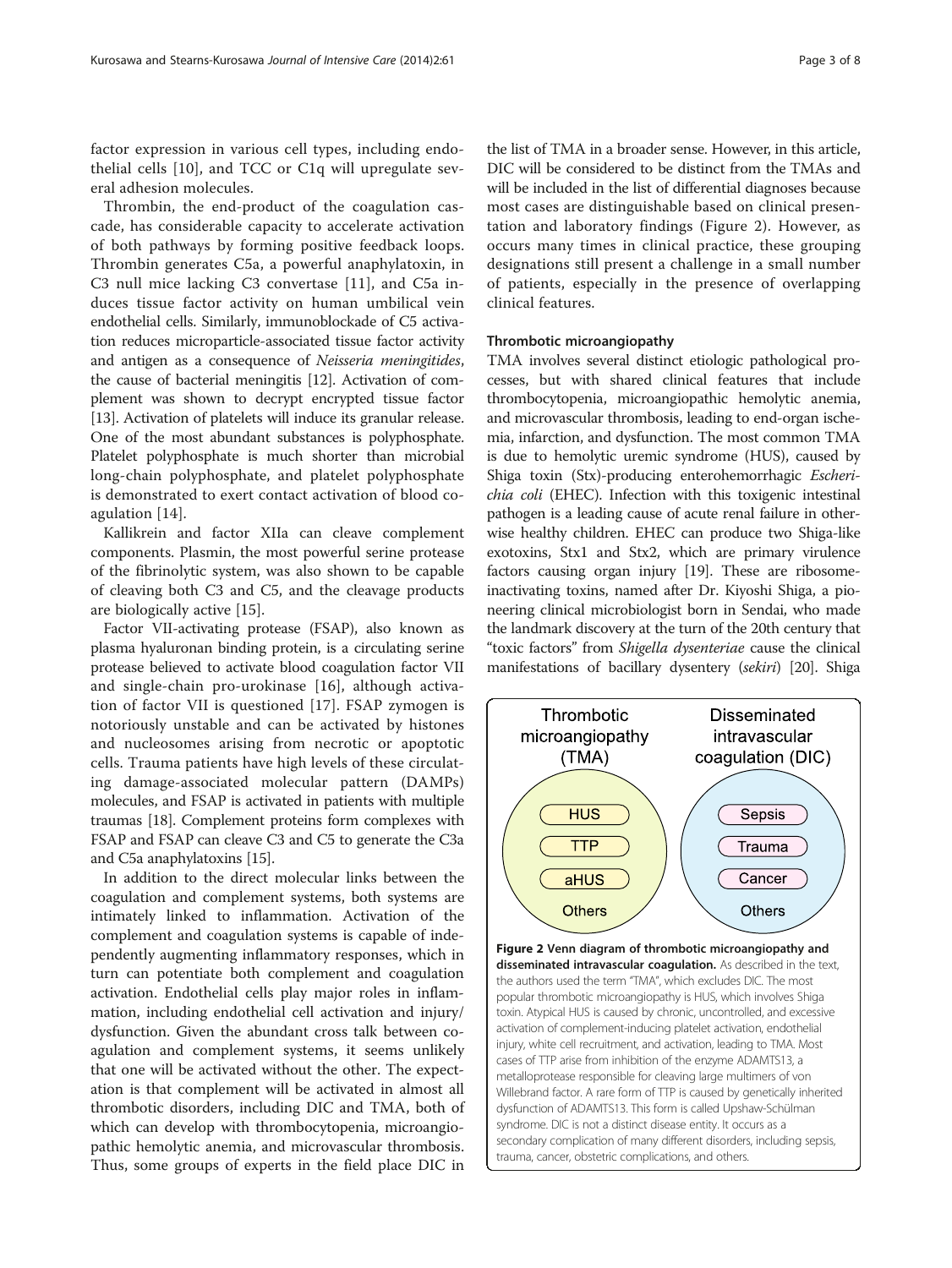toxin from S. dysenteriae is the prototype of this family of toxins, and Stx1 from EHEC differs by only one amino acid. Stx2 shares 56% amino acid sequence identity with Stx1, and the toxins are antigenically distinct [\[21\]](#page-6-0). Many clinical and animal studies have shown that Stx is necessary and sufficient for causing HUS, and for reasons that are not well understood, Stx2 is associated with more severe clinical consequences. Other, more rare, causes of TMA-associated HUS include invasive pneumococcal infection in pediatric patients [\[22,23](#page-6-0)], atypical HUS, thrombotic thrombocytopenic purpura (TTP), and others.

#### **HUS**

HUS arising during EHEC infection is a global public health problem. The massive EHEC outbreak due to contaminated school lunches in over 12,000 symptomatic adults and children in Sakai City, Osaka, Japan, in 1996 is one of the largest outbreaks known [\[24\]](#page-6-0). During the spring and summer of 2011, there was an outbreak of hemorrhagic colitis and HUS in Europe, originating in Germany, involving more than 4,000 cases, 852 patients with HUS and 54 deaths. It was caused by bean sprouts contaminated with an enteroaggregative E. coli strain that had acquired the ability to produce Stx2 [\[25](#page-6-0)]. Argentina has arguably the highest incidence of EHEC infection and pediatric HUS [\[26,27\]](#page-6-0) and contaminated ground beef, water, fresh produce, and other foods that causes recurrent global public health problems. According to the US Centers for Disease Control and Prevention, the human burden is approximately 110,000 infections annually in the United States alone [\[28](#page-6-0)] and is estimated at approximately 1.5 million cases globally with 3%–5% mortality and significant morbidity, including impaired renal function, hypertension and cardiovascular diseases, pre-eclampsia, and other complications.

Clinically, HUS from any etiology includes a thrombotic component and is considered to be a TMA and distinct from DIC. However, DIC and TMA share extensive features, including thrombocytopenia, microvascular thrombosis, microangiopathic hemolytic anemia, and organ dysfunction, such as acute kidney injury. This is why some groups prefer to include DIC in the list of TMAs. In order to dissect the differences and similarities between DIC and TMA, the simplest approach is to examine animal models of TMA and DIC. Although there are multiple DIC animal models, animal models of TMA have significant challenges when the goal is to recapitulate human responses.

Injection of Stx into mice results in acute kidney injury but, unlike humans, the Stx challenge does not cause thrombocytopenia or TMA. This is thought to be due to the fact that murine glomerular endothelial cells do not express globotriaosylceramide (Gb3) glycolipid, the receptor for Shiga toxin [[29\]](#page-6-0). As a result, glomerulopathy is not the main pathology in mice Stx model. Instead, mouse renal tubular cells express the receptor, leading to direct tubular lesions and kidney dysfunction. The mouse Stx model is a very good model for screening compounds that will neutralize Stx, for example. However, the mouse Stx model is not a good model for studying TMA because Stx does not cause TMA in mice. In order to circumvent this shortcoming, a murine Stx + LPS model was proposed, in which LPS is co-administered together with Stx [[30](#page-6-0)]. This model does show complement activation, thrombocytopenia, and glomerulopathy, which are missing in the mouse Stx model, and there has been inferences that LPS must be a critical component in humans because it is true in mice. Unfortunately, most researchers in the field of EHEC-HUS have limited clinical or research experience with DIC. It has been well established for decades that LPS activates complement and causes DIC in animals and humans [\[31](#page-6-0)] and is clinically distinct from HUS.

Complement is activated in the LPS + Stx murine model and that coupled with evidence of complement in some EHEC patients [[32\]](#page-6-0) further suggested that complement must be driving the TMA in HUS.

#### Atypical HUS

Atypical HUS is a very rare progressive and lifethreatening disease. Most patients have genetic abnormalities in the complement system, with most of the mutations found in the regulatory molecules of complement activation. It is thought that chronic, uncontrolled, and excessive activation of complement causes platelet activation, endothelial injury, white cell recruitment, and activation, all of which lead to TMA.

The role of complement activation in atypical HUS is very well established. The end results produce essentially the same clinical features, including consumptive thrombocytopenia, microangiopathic hemolytic anemia, microvascular thrombosis, and TMA, with the exception of the time course. There is a treatment available, and it is very effective. The drug is called Eculizumab™, a humanized monoclonal antibody to complement 5 (C5). By binding to C5 and inhibiting its activation, the antibody ultimately prevents terminal complement complex (TCC) formation, providing the needed regulation of the complement pathway.

#### Is Stx-HUS driven by complement activation?

Since both HUS and aHUS present with reasonably similar clinical parameters, except for time course, in combination with the observation that complement is activated in the murine Stx + LPS co-injection model, there is thinking that complement activation is the common driver of coagulopathy in HUS, atypical HUS, and DIC [[32\]](#page-6-0). This approach is intended to explain why HUS and atypical HUS have overlapping clinical presentations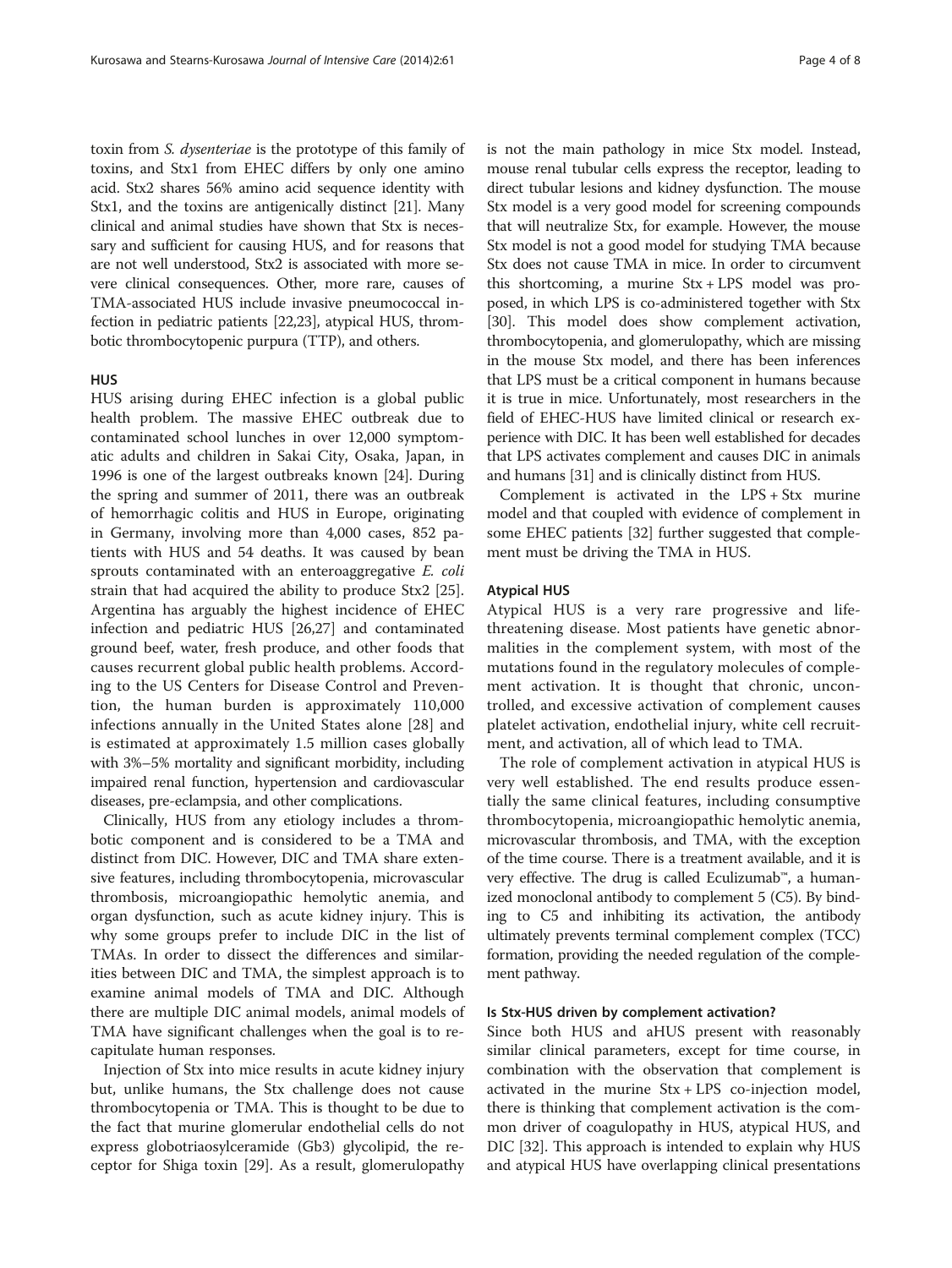with consumptive thrombocytopenia, microangiopathic hemolytic anemia, microvascular thrombosis, and TMA. Moreover, some patients with EHEC infection and HUS show evidence of complement activation. However, while there is no doubt that complement regulation is the villain in atypical HUS, the actual evidence for complement as a primary mediator of HUS or TTP is weak.

Eculizumab™ was approved for off-label use on a compassionate basis for use in a sub-group of patients with particularly refractory HUS during the 2011 EHEC outbreak in Europe (University Hospital of Bordeaux Regional Ethics Committee, and AFSSAPS). The results were mixed. While it is clear that the drug can be safely used in patients with HUS, it was not clear whether the treatment was effective or not [\[33\]](#page-6-0). This was a study done under remarkable conditions, performed in the middle of a public health emergency in several countries, so control groups were not possible and efficacy was difficult to conclude.

The question of complement involvement in HUS continues in part because there is no specific treatment available, other than general intensive supportive care, including dialysis and administration of intravenous fluids [[34](#page-6-0)]. If complement activation plays a major role in HUS, then Eculizumab™ has the potential to become the first drug for the treatment of HUS associated with EHEC. Since EHEC-HUS is the most frequent among TMAs, specific treatment will be well received by patients, families, and physicians. Proof of efficacy would require randomized double-blind placebo controlled clinical trials which will be very expensive and need a substantial commitment, given that most patients will be children and will present with acute and emergency courses. Even though the incidence of EHEC infection is estimated to be about 110,000 annually in the US, or 1.5 million globally, these are usually small outbreaks and the expected number of patients per one health care facility is typically small. A clinical trial will require many centers and a long period of time, further adding more costs. To make the matters even worse, HUS occurs in only about approximately 8% of EHEC cases, increasing the necessary enrollment number exponentially to the point that investors will be reluctant due to the limited market share and a limited return on a necessary substantial investment.

#### Non-human primate model of Stx-HUS

To help relieve this bottleneck, our laboratory asked the question of whether complement activation is required for the development of HUS. We used our non-human primate (NHP) model of Stx-induced HUS. The baboons receive a single intravenous bolus injection of Stx1 or Stx2, and development of pathophysiology is monitored over time [\[35](#page-6-0)]. The initial dose response study revealed that Stx1 at 10 ng/ kg elicited mild transient changes; 50 ng/kg was severe (4/5 euthanized), and 100 ng/kg was lethal (5/5 euthanized). The

dose-response for Stx2 could also be titrated, but the concentration range differed with a lethal dose at 50 ng/kg Stx2 (6/6 euthanized). Subsequent studies revealed that there are significant differences between the toxins in timing, inflammation responses, and kidney pathology, but they share the ability to induce HUS [[36-](#page-6-0)[38](#page-7-0)].

Thrombocytopenia is one of the hallmarks of HUS, monitored closely in patients, and we also find platelet levels to be a good marker of disease onset and severity in the baboon models. In our model, both Stx1 and Stx 2 induced thrombocytopenia in a dose-dependent manner in all subjects. The levels of blood urea nitrogen (BUN) also increased dose dependently. Microscopic examination of the kidneys revealed microthrombi in the glomerular capillary, mostly made up of platelets or platelets and RBC [\[36](#page-6-0)]. Glomerular endothelial cells were lost or markedly swollen, with frequent fibrin deposition on the luminal side of basement membrane in the renal glomerular capillaries. D-dimer levels increase indicating that both coagulation and fibrinolysis takes place. In plasma and urine, we measured two damageassociated molecular patterns markers of cell injury, HMGB1 and histones, and found that both are elevated in our model of Stx-HUS, yet complement was not activated [\[38](#page-7-0)]. We measured plasma TCC levels and found no increase despite development of HUS and renal injury, indicating that there is no substantial complement activation throughout the entire course of developing HUS pathophysiology. This demonstrates that complement activation is not required for the development of HUS. The lack of complement activation in the Citrobacter rodentium-Stx2 murine model, which has an intestinal bacteria secreting Stx2 [[39\]](#page-7-0), is supportive of this notion, but again, the mice do not develop TMA. The baboon studies are limited by the fact that the baboons receive a single Stx challenge, rather than prolonged exposure to toxin from an enteric bacterial infection, and humans might just simply differ in response.

#### Complement activation in DIC

In contrast to the baboon HUS model, plasma TCC levels elevate rapidly after intravenous challenge of baboons with Gram-negative or Gram-positive bacteria [[38](#page-7-0)]. These bacteremia sepsis models are also consistent and reproducible models of DIC [\[40](#page-7-0)]. D-dimer increases, fibrinogen is consumed, and clotting times prolong. Similar to bacteremia, multiple trauma injuries are known to induce rapid activation of complement in humans [[41,42](#page-7-0)]. Since we know that uncontrolled activation of complement can induce atypical HUS, and that there is substantial complement activation in DIC models [[43\]](#page-7-0) as well as patients, it is conceivable that DIC patients may suffer the same pathology as that observed in patients with atypical HUS, in addition to DIC-specific pathology. Also,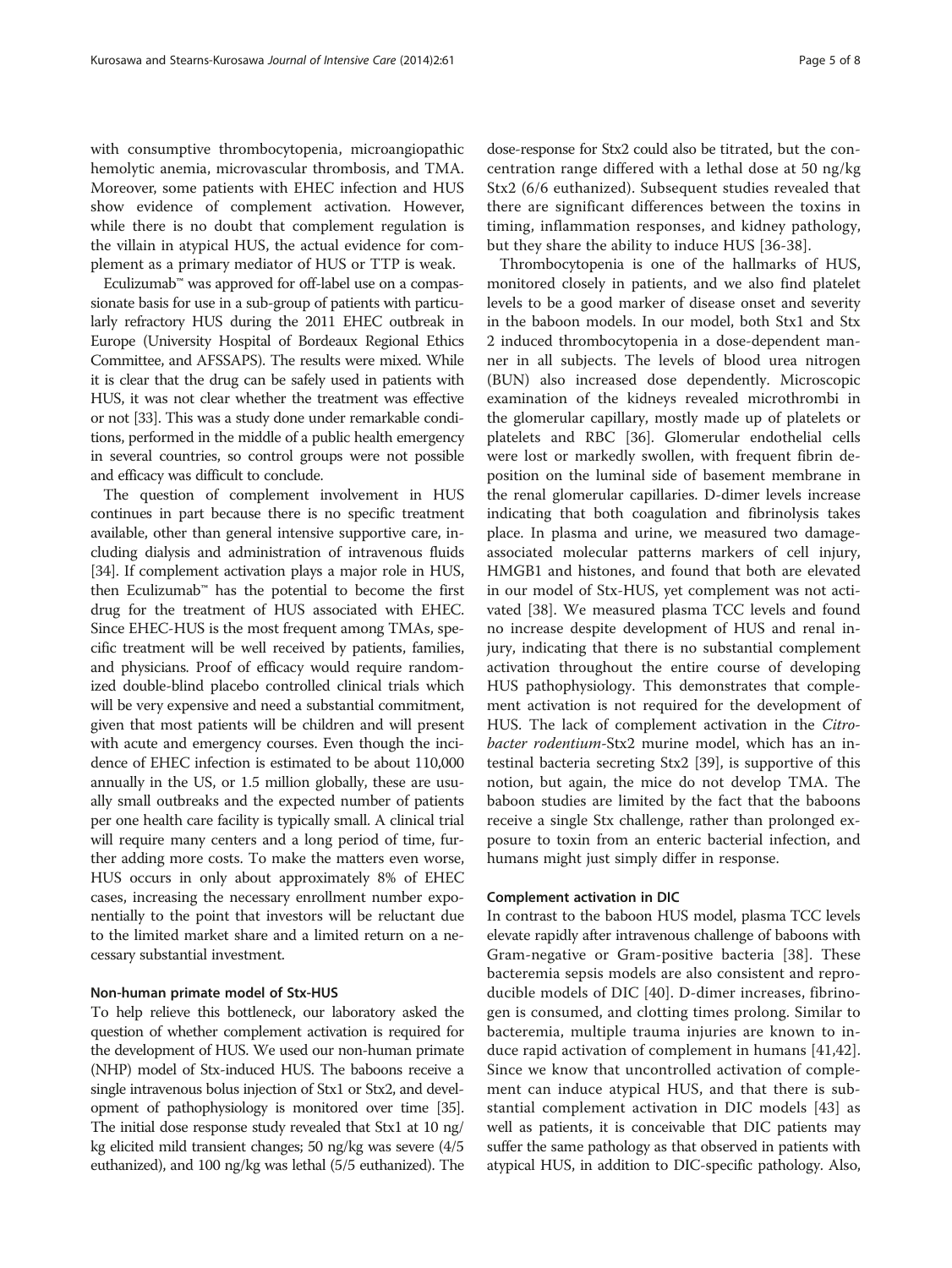the extent of complement involvement may differ between each DIC patient. Since atypical HUS involves thrombocytopenia, microangiopathic hemolytic anemia, and acute kidney injury, there is a real possibility that Eculizmab™ may provide at least partial relief in certain sub-groups of DIC patients, including maybe burn injury patients [[44\]](#page-7-0).

It has been well over 100 years since complement was discovered. Complement activation in patients with DIC is well known, as is the crosstalk between the complement and coagulation systems. Given this networking, complement is activated in most patients with DIC, in which coagulation is most always activated. Due to the fact that complement is an immutable part of innate immunity involved in pathogen sensing, opsonization, and clearance, patients with infections may not be a good target population for a complement inhibiting strategy because we do not want to compromise innate immune response while the patients are trying to fight off the infections. However, the literature is conflicting, and whether C5b-9 is protective or detrimental remains to be determined [\[45\]](#page-7-0). Complement activation seemed less pronounced in isolated models of ischemia and reperfusion, whereas the responses are stronger in hemorrhagic trauma shock and multiple trauma injury models. The combination of traumatic brain injury and shock results in an immediate activation of coagulation and complement systems [\[46](#page-7-0)]. In humans, a number of reports indicate that the pathogenesis of spinal cord injury involves not only by primary mechanical trauma but also by secondary response, including complement activation [\[47](#page-7-0)]. Complement activation has been associated with acute neuroinflammation and secondary brain injury after severe trauma [[48\]](#page-7-0). Mice lacking the receptors CR2/CD21 and CR1/CD35 are protected from adverse sequelae of experimental closed head injury [\[49](#page-7-0)].

#### Complement inhibitors, current and future

Eculizmab™ is already in the market and several clinical trials for a variety of complement-driven diseases are ongoing [[50](#page-7-0)]. Anti-C5a was shown to ameliorate coagulation and fibrinolytic changes in a rat model of sepsis [[51](#page-7-0)]. C1 inhibitor may have a beneficial effect in a primate sepsis model [\[52\]](#page-7-0). Several other complement inhibitors are under development. TT30 is a novel therapeutic fusion protein linking the C3 fragment-binding domain of human complement receptor type 2 (CR2/CD21) with the complement alternative pathway inhibitory domain of human factor H [[53](#page-7-0)]. TT30 is designed to deliver cell surface-targeted regulation of the alternative pathway activity. It blocks ex vivo hemolysis of paroxysmal nocturnal hemoglobinuria erythrocytes, while at the same time retaining the normal ability of the complement system to efficiently activate C3 through the classical

and lectin pathways. The murine analog of TT30 was able to attenuate collagen-induced arthritis, systemic lupus erythematosus, and tissue injury [[54](#page-7-0)]. Finally, anti-C3b/iC3b monoclonal antibody 3E7 can block both complement-mediated hemolysis and C3 deposition in an in vitro model of alternative pathway-mediated hemolysis [[55\]](#page-7-0).

The urgent question is: can complement activation in DIC be a target for treatment or not? Given that Eculizmab™ is already in the market, and many other complement inhibitors are in the short pipeline, the question needs to be answered rather quickly. We would like to come to the correct answer, preferably with ample evidences using pre-clinical DIC models, before application to humans. The problem is that we do not have ample evidences available at this point. It is highly unlikely that it will be a simple yes/no answer that will apply to all DIC patients. Our prediction is that it probably depends on cases, timing, and everything else. So the question will most likely become "which subcategory of patients with DIC will benefit, and which will not?" These types of questions will demand an enormous amount of data to make successful translation.

#### Conclusions

Complement activation is observed in certain groups of TMA patients, as well as many patients with DIC. As the therapeutic options are expanding, more questions arise as to which patients may benefit from complement-targeted treatments. Since the complement pathway constitutes one of the most important innate immune effectors, it becomes critical to assess the role and the extent of complement activation in each patient. In order to get there, we need to study the extent of complement involvement in HUS, DIC, and TMA in pre-clinical animal models, as well as developing diagnostic methods for the assessment of patients.

#### Abbreviations

DIC: disseminated intravascular coagulation; TMA: thrombotic microangiopathy; SIRS: systemic inflammatory response syndrome; TCC: terminal complement complex; C1q: complement component 1 q subcomponent; C3: complement component 3; C5: complement component 5; FSAP: factor seven activating protease; Stx: Shiga toxin; EHEC: enterohemorrhagic Escherichia coli; HUS: hemolytic uremic syndrome; p-HUS: HUS associated with invasive pneumococcal disease; TTP: thrombotic thrombocytopenic purpura; TF: tissue factor; Gb3: globotriaosylceramide (CD77); BUN: blood urea nitrogen; DAMPs: damage-associated molecular patterns; CR2/CD21: complement receptor type 2.

#### Competing interests

The authors declare that they have no competing interests.

#### Authors' contributions

Both SK and DSK contributed to the conception of the review and wrote the manuscript. Both authors read and approved the final manuscript.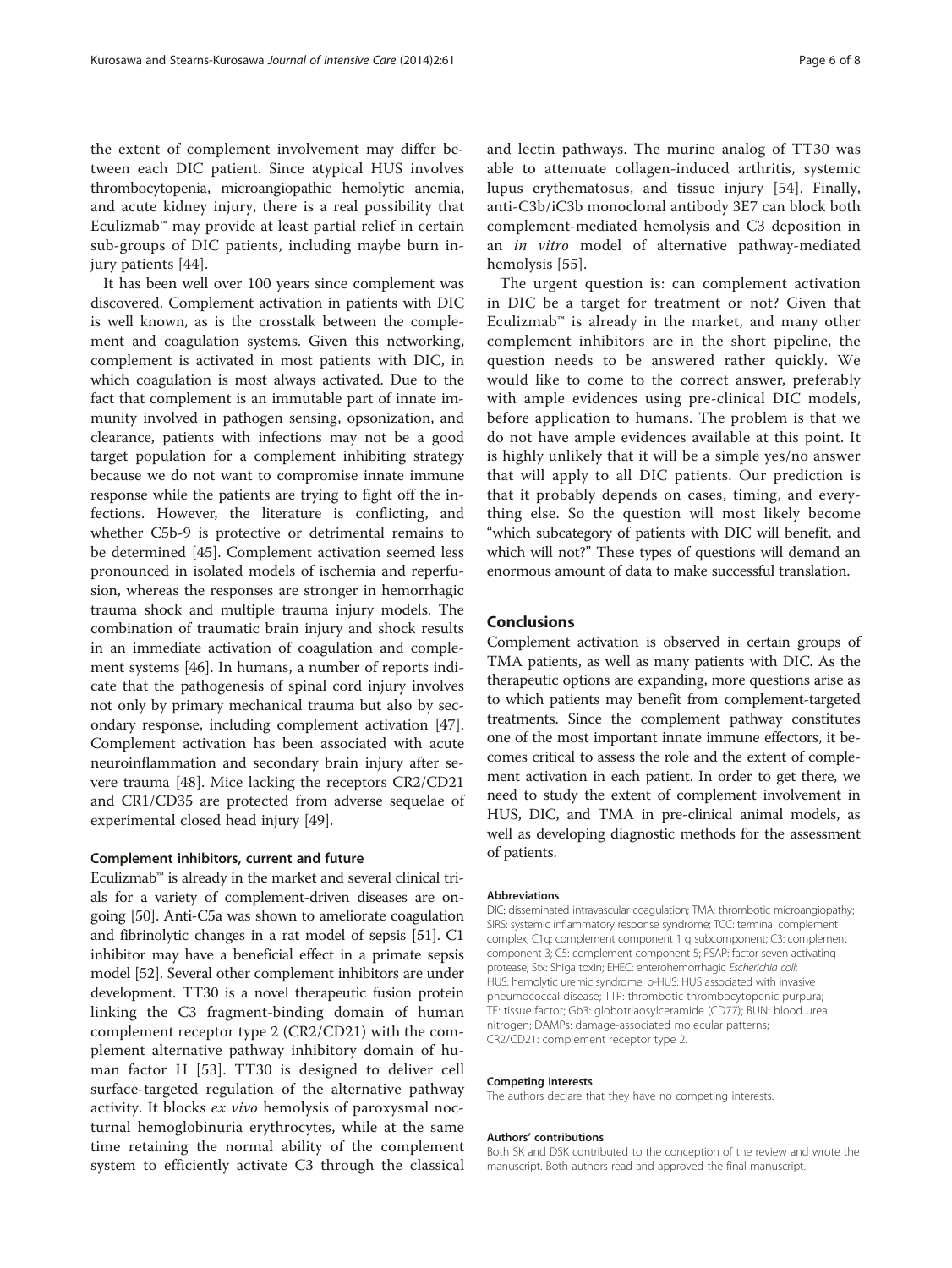#### <span id="page-6-0"></span>Authors' information

SK is a trained hematologist and research investigator. As a hematology consultant, he spent substantial efforts in providing expert advice in the field of blood coagulation, thrombosis, and hemostasis in critically ill. SK has been serving as a co-chair for the DIC subcommittee in Scientific and Standardization Committee of the International Society on Thrombosis and Hemostasis. DSK and SK spent many years in both basic and translational medical research, involving thrombosis, hemostasis, sepsis, infections, and inflammation.

#### Acknowledgements

This work is supported by the U.S. National Institute of Health, National Institute of Allergy and Infectious Diseases grants R01AI102931, U19 AI062629, and R42 AI062095.

The content is solely the responsibility of the authors and does not necessarily represent the official views of the National Institutes of Health.

#### Received: 18 September 2014 Accepted: 17 October 2014 Published: 31 December 2014

#### References

- 1. Krem MM, Di Cera E: Evolution of enzyme cascades from embryonic development to blood coagulation. Trends Biochem Sci 2002, 27:67-74.
- 2. Loof TG, Morgelin M, Johansson L, Oehmcke S, Olin AI, Dickneite G, Norrby-Teglund A, Theopold U, Herwald H: Coagulation, an ancestral serine protease cascade, exerts a novel function in early immune defense. Blood 2011, 118:2589–2598.
- Rittirsch D, Flierl MA, Ward PA: Harmful molecular mechanisms in sepsis. Nat Rev Immunol 2008, 8:776–787.
- 4. Amara U, Rittirsch D, Flierl M, Bruckner U, Klos A, Gebhard F, Lambris JD, Huber-Lang M: Interaction between the coagulation and complement system. Adv Exp Med Biol 2008, 632:71–79.
- 5. Oikonomopoulou K, Ricklin D, Ward PA, Lambris JD: Interactions between coagulation and complement–their role in inflammation. Semin Immunopathol 2012, 34:151–165.
- Liszewski MK, Atkinson JP: Too much of a good thing at the site of tissue injury: the instructive example of the complement system predisposing to thrombotic microangiopathy. Hematol Am Soc Hematol Educ Progr 2011, 2011:9–14.
- 7. Markiewski MM, Nilsson B, Ekdahl KN, Mollnes TE, Lambris JD: Complement and coagulation: strangers or partners in crime? Trends Immunol 2007, 28:184–192.
- 8. Hamad OA, Back J, Nilsson PH, Nilsson B, Ekdahl KN: Platelets, complement, and contact activation: partners in inflammation and thrombosis. Adv Exp Med Biol 2012, 946:185–205.
- Skoglund C, Wettero J, Tengvall P, Bengtsson T: C1q induces a rapid upregulation of P-selectin and modulates collagen- and collagen-related peptide-triggered activation in human platelets. Immunobiology 2010, 215:987–995.
- 10. Ikeda K, Nagasawa K, Horiuchi T, Tsuru T, Nishizaka H, Niho Y: C5a induces tissue factor activity on endothelial cells. Thromb Haemost 1997, 77:394–398.
- 11. Huber-Lang M, Sarma JV, Zetoune FS, Rittirsch D, Neff TA, McGuire SR, Lambris JD, Warner RL, Flierl MA, Hoesel LM, Gebhard F, Younger JG, Drouin SM, Wetsel RA, Ward PA: Generation of C5a in the absence of C3: a new complement activation pathway. Nat Med 2006, 12:682–687.
- 12. Ovstebo R, Hellum M, Aass HC, Troseid AM, Brandtzaeg P, Mollnes TE, Henriksson CE: Microparticle-associated tissue factor activity is reduced by inhibition of the complement protein 5 in Neisseria meningitidis-exposed whole blood. Innate Immun 2013, 20:552–560.
- 13. Chen VM, Hogg PJ: Encryption and decryption of tissue factor. J Thromb Haemost 2013, 11(Suppl 1):277–284.
- 14. Morrissey JH, Choi SH, Smith SA: Polyphosphate: an ancient molecule that links platelets, coagulation, and inflammation. Blood 2012, 119:5972–5979.
- 15. Amara U, Flierl MA, Rittirsch D, Klos A, Chen H, Acker B, Bruckner UB, Nilsson B, Gebhard F, Lambris JD, Huber-Lang M: Molecular intercommunication between the complement and coagulation systems. J Immunol 2010, 185:5628–5636.
- 16. Kanse SM, Gallenmueller A, Zeerleder S, Stephan F, Rannou O, Denk S, Etscheid M, Lochnit G, Krueger M, Huber-Lang M: Factor VII-activating protease is activated in multiple trauma patients and generates anaphylatoxin C5a. J Immunol 2012, 188:2858–2865.
- 17. Stavenuiter F, Dienava-Verdoold I, Boon-Spijker MG, Brinkman HJ, Meijer AB, Mertens K: Factor seven activating protease (FSAP): does it activate factor VII? J Thromb Haemost 2012, 10:859–866.
- 18. Stephan F, Hazelzet JA, Bulder I, Boermeester MA, van Till JO, van der Poll T, Wuillemin WA, Aarden LA, Zeerleder S: Activation of factor VII-activating protease in human inflammation: a sensor for cell death. Crit Care, 2011 15:R110.
- 19. Mayer CL, Leibowitz CS, Kurosawa S, Stearns-Kurosawa DJ: Shiga toxins and the pathophysiology of hemolytic uremic syndrome in humans and animals. Toxins, 4(11), 1261–128, 2012. doi:10.3390/toxins4111261. Toxins (Basel) 2012, 4:1261–1287.
- 20. Trofa AF, Ueno-Olsen H, Oiwa R, Yoshikawa M: Dr. Kiyoshi Shiga: discoverer of the dysentery bacillus. Clin Infect Dis 1999, 29:1303–1306.
- 21. Obrig TG: Escherichia coli Shiga toxin mechanisms of action in renal disease. Toxins (Basel) 2010, 2:2769–2794.
- 22. Copelovitch L, Kaplan BS: Streptococcus pneumoniae-associated hemolytic uremic syndrome. Pediatr Nephrol 2008, 23:1951–1956.
- 23. Shimizu M, Yokoyama T, Sakashita N, Sato A, Ueno K, Akita C, Ohta K, Kitano E, Hatanaka M, Kitamura H, Saikawa Y, Yachie A: Thomsen-Friedenreich antigen exposure as a cause of Streptococcus pyogenes-associated hemolytic-uremic syndrome. Clin Nephrol 2012, 78:328–331.
- 24. Fukushima H, Hashizume T, Morita Y, Tanaka J, Azuma K, Mizumoto Y, Kaneno M, Matsuura M, Konma K, Kitani T: Clinical experiences in Sakai City Hospital during the massive outbreak of enterohemorrhagic Escherichia coli O157 infections in Sakai City, 1996. Pediatr Int 1999, 41:213–217.
- 25. Kunzendorf U, Karch H, Werber D, Haller H: Recent outbreak of hemolytic uremic syndrome in Germany. Kidney Int 2011, 80:900–902.
- 26. Lopez EL, Contrini MM, Glatstein E, Ayala SG, Santoro R, Ezcurra G, Teplitz E, Matsumoto Y, Sato H, Sakai K, Katsuura Y, Hoshide S, Morita T, Harning R, Brookman S: An epidemiologic surveillance of Shiga-like toxin-producing Escherichia coli infection in Argentinean children: risk factors and serum Shiga-like toxin 2 values. Pediatr Infect Dis J 2012, 31:20–24.
- 27. Rivero MA, Passucci JA, Rodriguez EM, Signorini ML, Tarabla HD, Parma AE: Factors associated with sporadic verotoxigenic Escherichia coli infection in children with diarrhea from the Central Eastern Area of Argentina. Foodborne Pathog Dis 2011, 8:901–906.
- 28. Crim SM, Iwamoto M, Huang JY, Griffin PM, Gilliss D, Cronquist AB, Cartter M, Tobin-D'Angelo M, Blythe D, Smith K, Lathrop S, Zansky S, Cieslak PR, Dunn J, Holt KG, Lance S, Tauxe R, Henao OL, Division of Foodborne W, Environmental Diseases NCfE, Zoonotic Infectious Diseases CDC: Incidence and trends of infection with pathogens transmitted commonly through food - foodborne diseases active surveillance network, 10 u.s. Sites, 2006–2013. MMWR Morb Mortal Wkly Rep 2014, 63:328–332.
- 29. Okuda T, Tokuda N, Numata S, Ito M, Ohta M, Kawamura K, Wiels J, Urano T, Tajima O, Furukawa K, Furukawa K: Targeted disruption of Gb3/CD77 synthase gene resulted in the complete deletion of globo-series glycosphingolipids and loss of sensitivity to verotoxins. J Biol Chem 2006, 281:10230–10235.
- 30. Keepers TR, Psotka MA, Gross LK, Obrig TG: A murine model of HUS: Shiga toxin with lipopolysaccharide mimics the renal damage and physiologic response of human disease. J Am Soc Nephrol 2006, 17:3404–3414.
- 31. Iskander K, Osuchowski M, Stearns-Kurosawa D, Kurosawa S, Stepien D, Valentine C, Remick D: Sepsis: multiple abnormalities, heterogenous responses, evolving understanding. Physiol Rev 2013, in press.
- 32. Noris M, Mescia F, Remuzzi G: STEC-HUS, atypical HUS and TTP are all diseases of complement activation. Nat Rev Nephrol 2012, 8:622–633.
- 33. Delmas Y, Vendrely B, Clouzeau B, Bachir H, Bui HN, Lacraz A, Helou S, Bordes C, Reffet A, Llanas B, Skopinski S, Rolland P, Gruson D, Combe C; Outbreak of Escherichia coli O104:H4 haemolytic uraemic syndrome in France: outcome with eculizumab. Nephrol Dial Transplant 2014, 29:565–572.
- 34. Wong CS, Mooney JC, Brandt JR, Staples AO, Jelacic S, Boster DR, Watkins SL, Tarr PI: Risk factors for the hemolytic uremic syndrome in children infected with Escherichia coli O157:H7: a multivariable analysis. Clin Infect Dis 2012, 55:33–41.
- 35. Stearns-Kurosawa DJ, Collins V, Freeman S, Tesh VL, Kurosawa S: Distinct physiologic and inflammatory responses elicited in baboons after challenge with Shiga toxin type 1 or 2 from enterohemorrhagic Escherichia coli. Infect Immun 2010, 78:2497–2504.
- 36. Stearns-Kurosawa DJ, Oh SY, Cherla RP, Lee MS, Tesh VL, Papin J, Henderson J, Kurosawa S: Distinct renal pathology and a chemotactic phenotype after enterohemorrhagic Escherichia coli Shiga toxins in